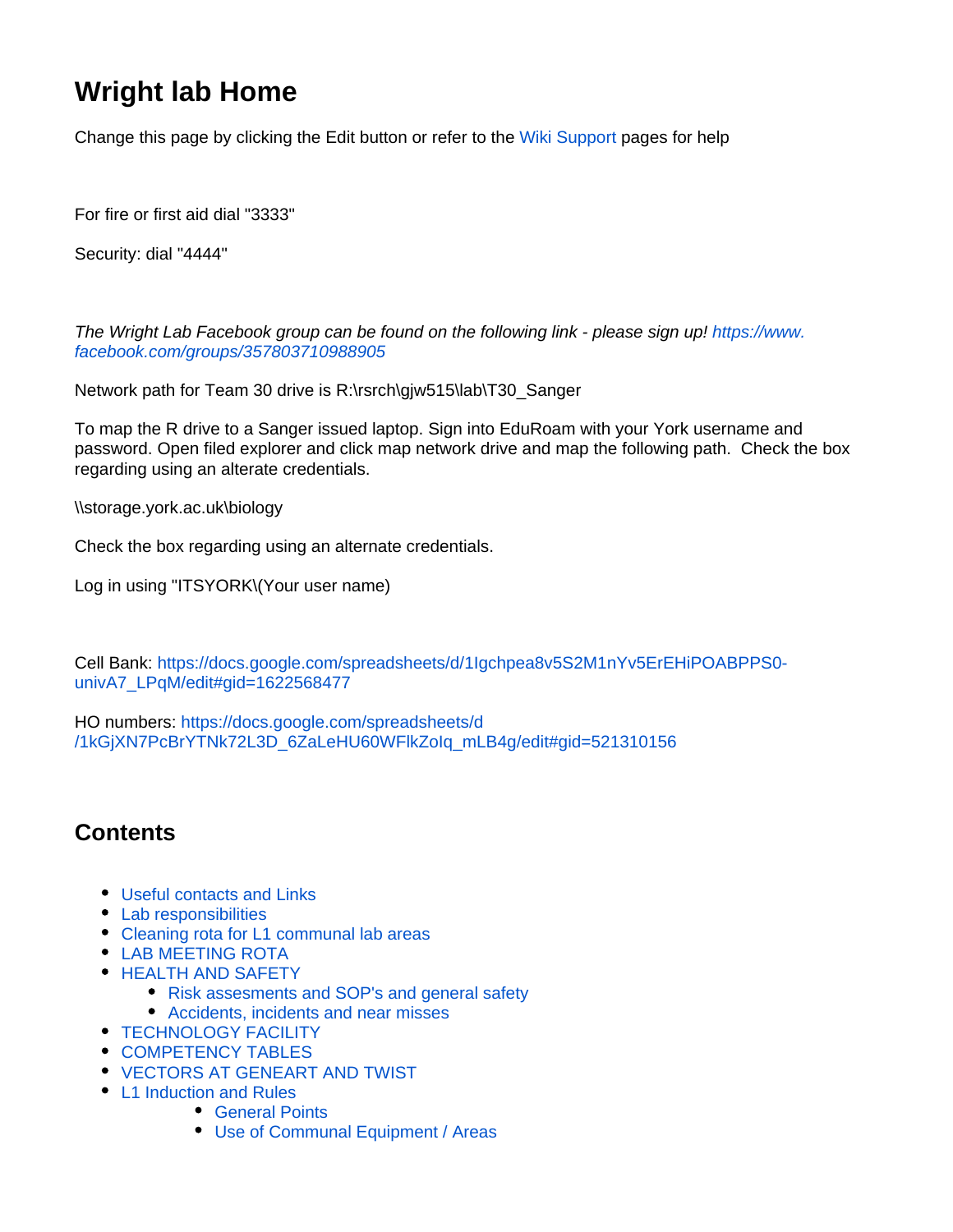- [Gel-Doc](#page-10-0)
- [Chemicals Room](#page-11-0)
- [Gel Room](#page-11-1)
- [Constant Temperature \(CT\) Rooms](#page-11-2)
- [Laminar Flow Hood](#page-12-0)
- [Class II Microbial Safety Cabinet](#page-12-1)
- [Waste Disposal](#page-12-2)
	- [Lab consumables](#page-12-3)
	- [Bacterial](#page-14-0)
	- [Chemical](#page-14-1)
	- [Glass](#page-14-2)
	- [Plastic](#page-15-0)
	- [Paper and Cardboard](#page-15-1)
	- [Glassware](#page-15-2)
	- [Autoclaving: Microbial Waste Disposal and Media Sterilisation](#page-15-3)
- [Waste Disposal and Lab cleaning duties](#page-16-0)
- [Sterilisation of clean media, plasticware and glass items](#page-16-1)
	- [Lone Working in the Research Labs](#page-16-2)
	- [Undergraduate Project Student Supervision](#page-17-0)

# <span id="page-1-0"></span>**Useful contacts and Links**

Lone worker policy: <https://www.york.ac.uk/biology/intranet/health-safety/lone-working/#tab-4>

Good lab practice:<https://www.york.ac.uk/biology/intranet/health-safety/code-lab-standards/>

Parcels awaiting collection <https://www.york.ac.uk/biology/itsupport/cfm/stores/index.cfm>

Stores order form [https://docs.google.com/forms/d/e/1FAIpQLSewp7Wam6ZZ-](https://docs.google.com/forms/d/e/1FAIpQLSewp7Wam6ZZ-I4miwCh4czVVUN3we4VSwF_FSGlRXsHnrgEsw/viewform)[I4miwCh4czVVUN3we4VSwF\\_FSGlRXsHnrgEsw/viewform](https://docs.google.com/forms/d/e/1FAIpQLSewp7Wam6ZZ-I4miwCh4czVVUN3we4VSwF_FSGlRXsHnrgEsw/viewform)

Stores catalogue [https://docs.google.com/spreadsheets/d](https://docs.google.com/spreadsheets/d/1TRsZD0g_d823hR22DFz0vv2NFSoOzDMeDISq6pQlMBw/edit#gid=0) [/1TRsZD0g\\_d823hR22DFz0vv2NFSoOzDMeDISq6pQlMBw/edit#gid=0](https://docs.google.com/spreadsheets/d/1TRsZD0g_d823hR22DFz0vv2NFSoOzDMeDISq6pQlMBw/edit#gid=0)

| Security                         | 01904323333 or 3333 from campus phone    |                     |
|----------------------------------|------------------------------------------|---------------------|
| Dr Christoph Baumann             | Christoph.baumann@york.ac.uk             | L1 Safety           |
| Dr James Fox                     |                                          | <b>Facilities?</b>  |
| Dr Marie-Christine Labarthe-Last | marie-christine.labarthe-last@york.ac.uk | CL2/CL3 lab manager |
| Lucy Hudson                      |                                          | <b>Facilities?</b>  |

# <span id="page-1-1"></span>**Lab responsibilities**

Last updated: 17/09/2021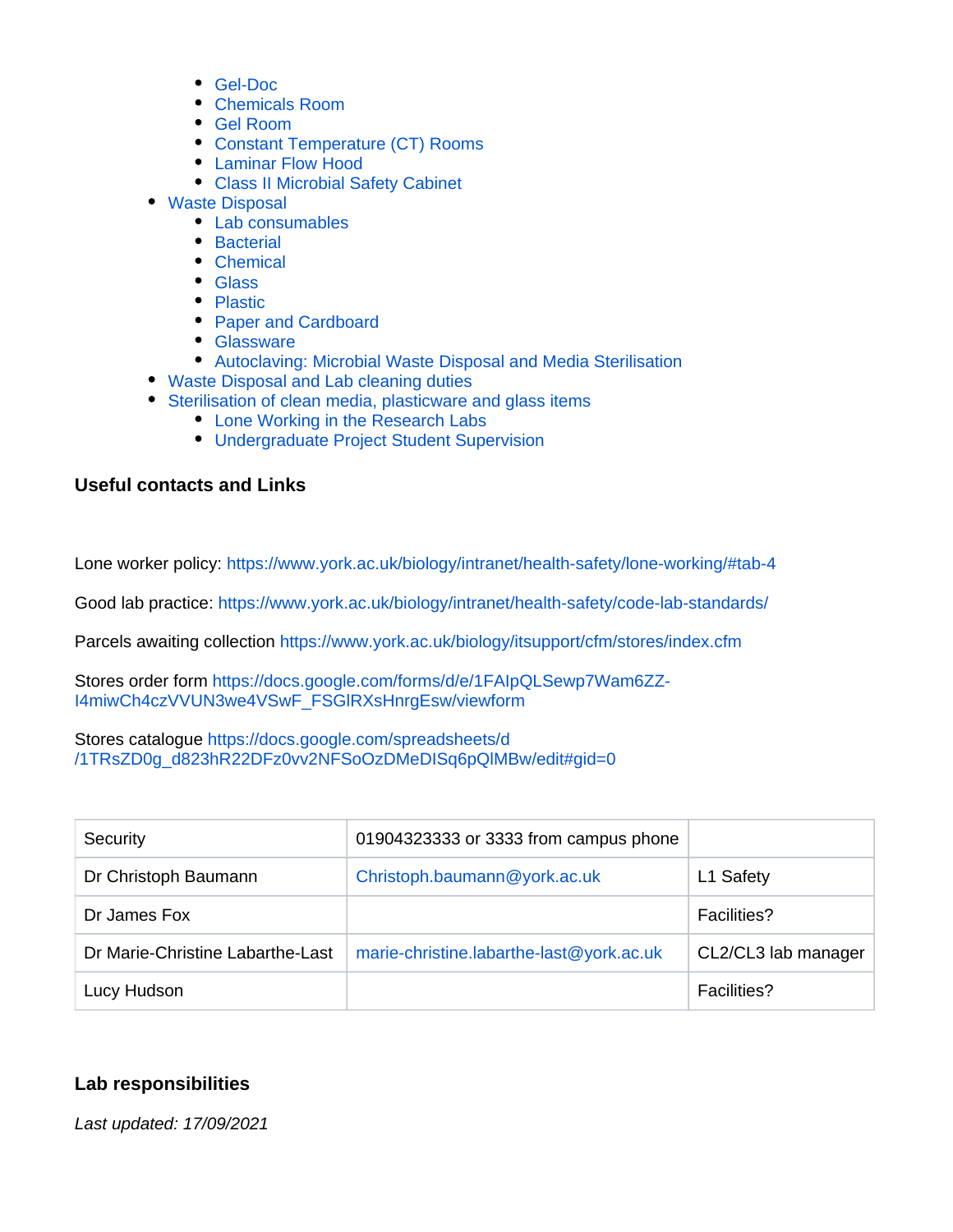|                          | Adam Underbench -80 freezer, Enzymes (PCR, RE), pH meter, molecular biology, gel tanks, CL3<br>protocols and handbook regular revision reminders, passport updates                                                                                  |
|--------------------------|-----------------------------------------------------------------------------------------------------------------------------------------------------------------------------------------------------------------------------------------------------|
| <b>Cec</b><br>ile        | Electronic and physical repository (databases, plasmids), tissue culture room fridge                                                                                                                                                                |
| Enri<br>ca               | Home Office regulated procedures database, microscopes                                                                                                                                                                                              |
| Del<br>phi<br>ne         | Freezers, Lab meeting rota                                                                                                                                                                                                                          |
| Jarr<br>od               | BIAcore, BIAcore fridge                                                                                                                                                                                                                             |
| <b>Cris</b><br>tina      |                                                                                                                                                                                                                                                     |
| Orp<br>han<br>ed<br>jobs | Ordering, health and safety local co-ordinator, monthly safety check, cell lines, thawing fresh<br>293 cells, protein press, flask cleaning rota, plate reader, keep incubator water reservoirs full<br>AKTA Xpress, Pures, recharging Ni2+ columns |

# <span id="page-2-0"></span>**Cleaning rota for L1 communal lab areas**

# Last updated: 03 Mar 2022

| <b>Date</b>    | <b>Chemical and</b> | Cold room | 30 degree | 37 degree | Gel doc and     |
|----------------|---------------------|-----------|-----------|-----------|-----------------|
| <b>Fridays</b> | Sonicator room      |           | room      | room      | centrifuge area |
| for 2022       |                     |           |           |           |                 |
| 28th January   |                     |           |           | Team 30   |                 |
| 25th February  |                     |           |           |           | Team 30         |
| 25th March     | Team 30             |           |           |           |                 |
| 29th April     |                     | Team 30   |           |           |                 |
| 27th May       |                     |           | Team 30   |           |                 |
| 24th June      |                     |           |           | Team 30   |                 |
| 29th July      |                     |           |           |           | Team 30         |
| 26th August    | Team 30             |           |           |           |                 |
| 30th September |                     | Team 30   |           |           |                 |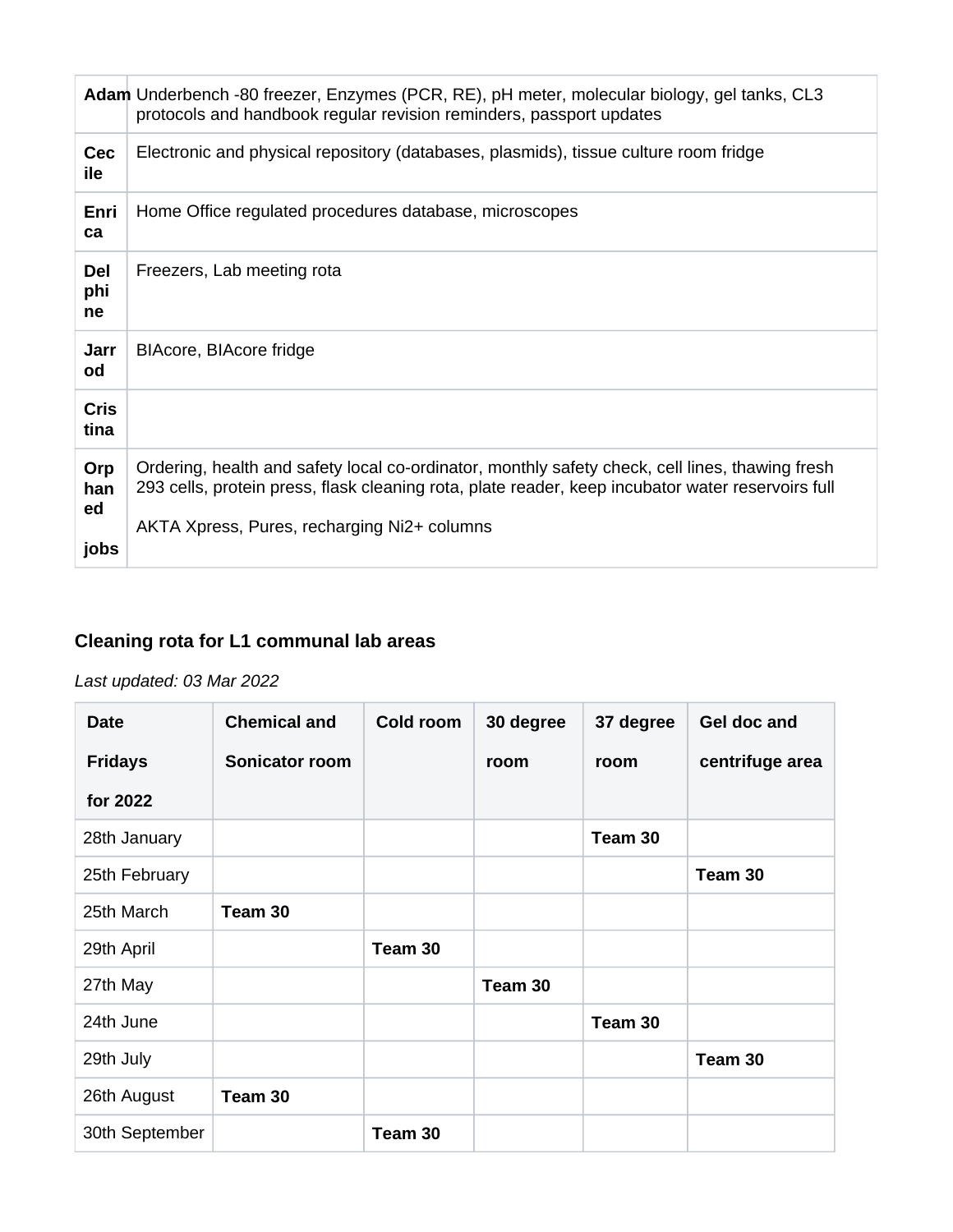| 28th October  |  | Team 30 |         |         |
|---------------|--|---------|---------|---------|
| 25th November |  |         | Team 30 |         |
| 16th December |  |         |         | Team 30 |

Cleaning of these areas will normally be come between 14:00 and 16:00 to avoid disrupting work in these areas.

# <span id="page-3-0"></span>**LAB MEETING ROTA**

Last updated: 17/09/2021

| <b>Date</b> | <b>Time</b> | <b>Presenting</b>            | Room            | <b>Content</b> |
|-------------|-------------|------------------------------|-----------------|----------------|
| 25.02.22    | 11:00       | No lab meeting               |                 |                |
| 04.03.22    | 11:00       | Cecile                       | <b>B/K/157A</b> | Journal Club   |
| 11.03.22    | 11:00       | Enrica                       | <b>B/K/157A</b> | Journal Club   |
| 18.03.22    | 11:00       | No lab meeting               |                 |                |
|             |             | Parasites @ York meeting     |                 |                |
| 25.03.22    | 11:00       | No lab meeting - BSP meeting |                 |                |
| 01.04.22    | 11:00       | Craig                        | <b>B/K/157A</b> | Lab meeting    |
| 08.04.22    | 11:00       | Jarrod                       | <b>B/K/157A</b> | Lab meeting    |
| 15.04.22    | 11:00       | No lab meeting - Good Friday |                 |                |
| 22.04.22    | 11:00       | No lab meeting               |                 |                |
|             |             | Parasites @ York meeting     |                 |                |
| 29.04.22    | 3:30        | Adam                         | <b>B/M/023</b>  | Lab meeting    |
| 06.05.22    | 11:00       | Delphine                     | <b>B/K/157A</b> | Lab meeting    |
| 13.05.22    | 11:00       | Cecile                       | <b>B/K/157A</b> | Lab meeting    |
| 20.05.22    | 11:00       | No lab meeting               |                 |                |
|             |             | Parasites @ York meeting     |                 |                |
| 27.05.22    | 11:00       | Enrica                       | <b>B/K/157A</b> | Lab meeting    |
| 03.06.22    | 11:00       | No lab meeting               |                 |                |
| 10.06.22    | 11:00       | Cristina                     | <b>B/K/157A</b> | Lab meeting    |
| 17.06.22    | 11:00       | No lab meeting               |                 |                |
|             |             | Parasites @ York meeting     |                 |                |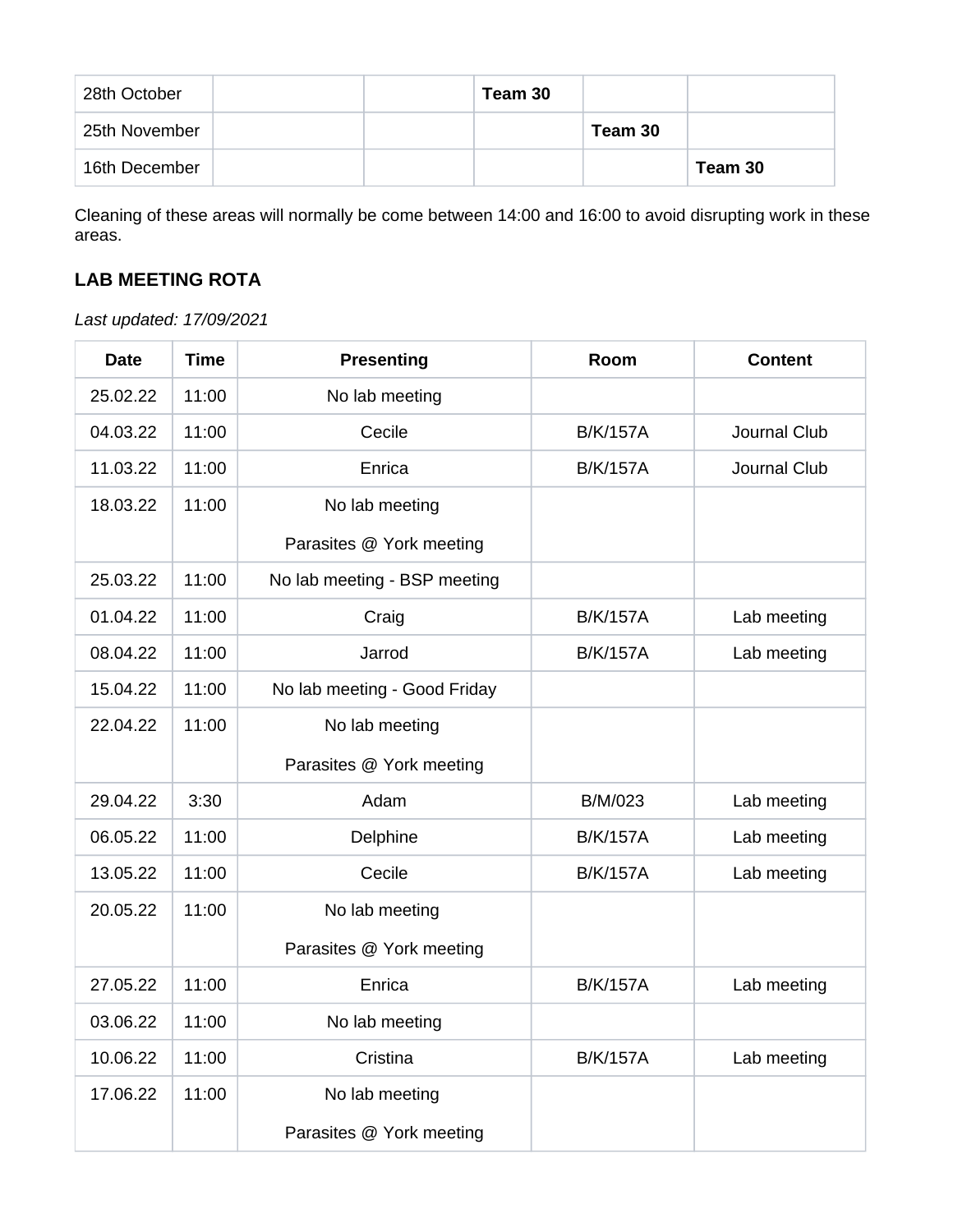| 24.06.22 | 11:00 | T.B.D.   | <b>Williamson Rooms</b> | Lab meeting |
|----------|-------|----------|-------------------------|-------------|
| 01.07.22 | 11:00 | Adam     | B/K/157A                | Lab meeting |
| 08.07.22 | 11:00 | Delphine | <b>B/K/157A</b>         | Lab meeting |

Travelling - fill out travel log for insurance:<https://www.york.ac.uk/staff/working/insurance/>

# <span id="page-4-0"></span>**HEALTH AND SAFETY**

Last updated: 18/10/2021

#### <span id="page-4-1"></span>**Risk assesments and SOP's and general safety**

York H&S web site: <https://www.york.ac.uk/biology/intranet/health-safety/>

York H&S forms / training / near miss reporting:<https://www.york.ac.uk/admin/hsas/index.html>

Hard copies of Risk Assessments and training records are kept in the lab.

DEPARTMENTAL HEALTH & SAFETY ADVISOR (Dr David Nelson / F0 / Ext 8524) UNIVERSITY HEALTH & SAFETY SERVICES (Ext 2020) EMERGENCY / SECURITY SERVICES (Ext. 3333)

Safety monitor for L1 is Christoph Baumann: [https://www.york.ac.uk/media/biology/documents](https://www.york.ac.uk/media/biology/documents/infrastructure/hs/SafetyMonitorsList.pdf) [/infrastructure/hs/SafetyMonitorsList.pdf](https://www.york.ac.uk/media/biology/documents/infrastructure/hs/SafetyMonitorsList.pdf)

Fire sweeper for L1

First aid room is in biology atrium near mail room.

Lone working policy: <https://www.york.ac.uk/biology/intranet/health-safety/lone-working/#tab-4>

Good lab practice:<https://www.york.ac.uk/biology/intranet/health-safety/code-lab-standards/>

Waste disposal: <https://www.york.ac.uk/biology/intranet/health-safety/waste/summary-lab-waste-practices/>

Chemical spills:<https://www.york.ac.uk/biology/intranet/health-safety/chemical-safety-2/chemicalspillages/>

Lab PPE – Lab coat and gloves should be worn when undertaking any procedure in the lab. Safety glasses can be found in the last bay in the top drawer under the plate shaker and should be worn when handling strong acids and bases, fuming and corrosive substances. A full face shield must be used when handling liquid nitrogen and when taking out heated liquid from the microwave oven. The fume hood is located in the chemical room.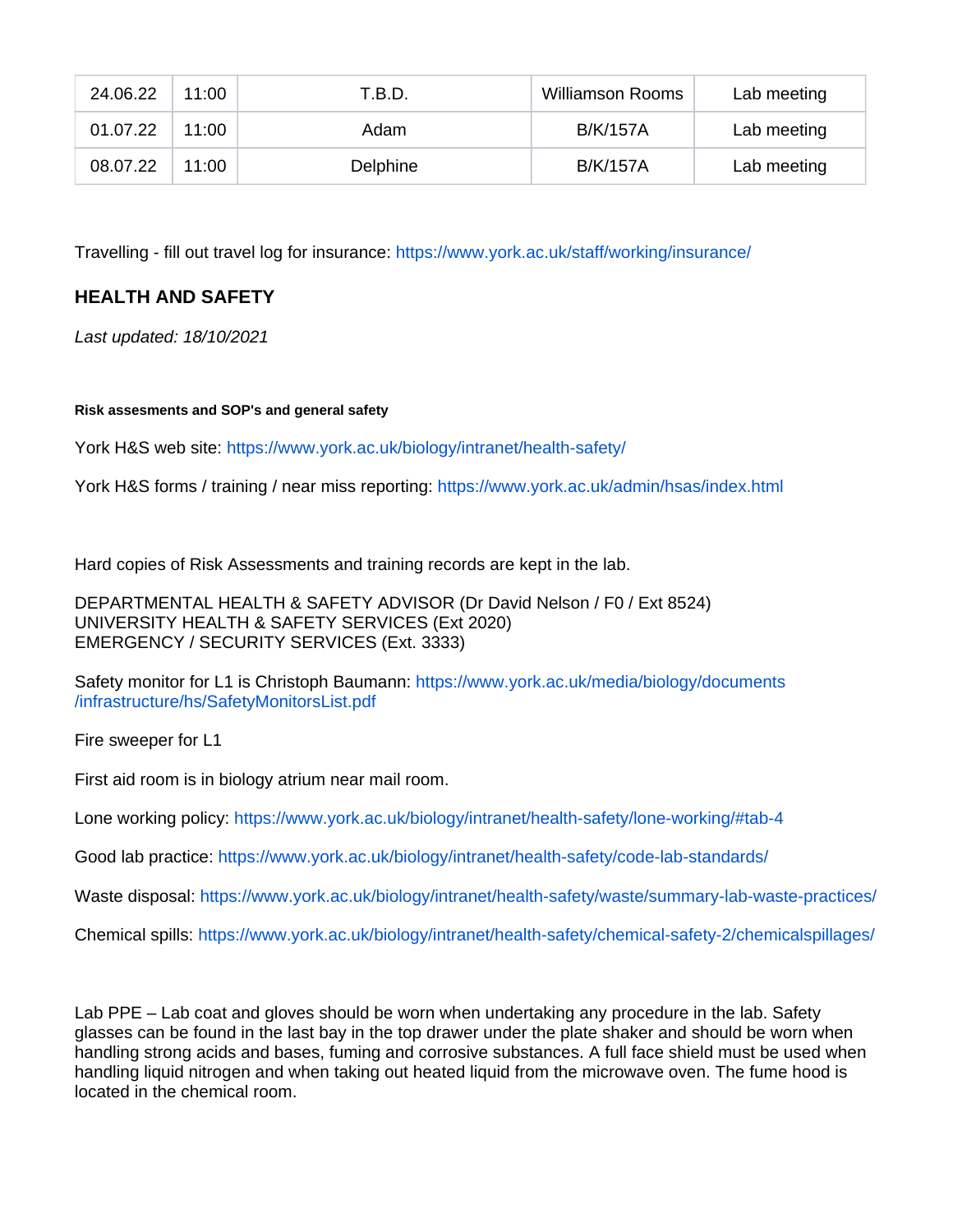#### <span id="page-5-0"></span>**Accidents, incidents and near misses**

The chemical spill kit and mercury spill kit are located under the main lab sink. There is a further chemical spill kit and safety signs located near the stores window. Before clearing hazardous spills, check the MSDS for any special measures. In the event of a mercury spill, evacuate the area for 30 minutes, don protective clothing and respiratory mask before clearing spill. The mop and bucket are located in the cell culture room.

First aid kits are located in both the office and lab corridors of L1 in the middle of the building. If you need to

Accidents/incidents and near misses can be reported <https://www.york.ac.uk/admin/hsas/>Accident /Incident and near miss reporting: "It is important that the Campus Health and Safety Service are made aware of any incident on the Campus that has lead to someone being injured or made ill, or to property or equipment being damaged. We also need to know about those incidents that could have led to someone being injured or made ill, or to property or equipment being damaged - a 'near miss'.

OligoFinder link: [http://intweb.sanger.ac.uk/cgi-bin/teams/team30/oligo\\_finder2.pl](http://intweb.sanger.ac.uk/cgi-bin/teams/team30/oligo_finder2.pl)

Plasmid Atlas link: <https://www.dna20.com/eCommerce/tools/plasmid-mapper>

Plasmid database link: <http://web-wwwtomcatlive-03.internal.sanger.ac.uk:8001/login>

For booking your flasks of HEK293-6E cells, please use the following link to fill out the booking form. - [http](https://forms.gle/MJFoMqixUgkp6FUt9) [s://forms.gle/MJFoMqixUgkp6FUt9](https://forms.gle/MJFoMqixUgkp6FUt9)

# **To connect to your TECAN folder:**

**Important!** You will first need to install IT Services' VPN connector called **Pulse Secure**. Instructions on how to do this are at [http://www.york.ac.uk/it-services/connect/vpn](http://www.york.ac.uk/it-services/connect/vpn/)/

- <span id="page-5-1"></span>• Windows 10
	- Open File Explorer (press the "Windows" key and E, or type File Explorer in the search box)
	- Click "This PC"
	- Click "Computer" tab at top and then "Map network drive"
	- Select drive letter R
	- **In folder box enter: \\[userfs.york.ac.uk](http://userfs.york.ac.uk)\username**
	- Do NOT tick the 'Reconnect at Login' box, but DO tick the 'Connect using different credentials' box and then click Finish
	- In the "Enter Network Credentials" box, click "More choices", then "Use a different account"
	- Enter user name in the form **ITSYORK\username**and then your Uni password. If you are using your own login account on your own PC or laptop, then tick the "Remember my credentials" box. Do NOT tick this box if it is possible for someone else to login to your account on your PC or laptop.
	- Click OK.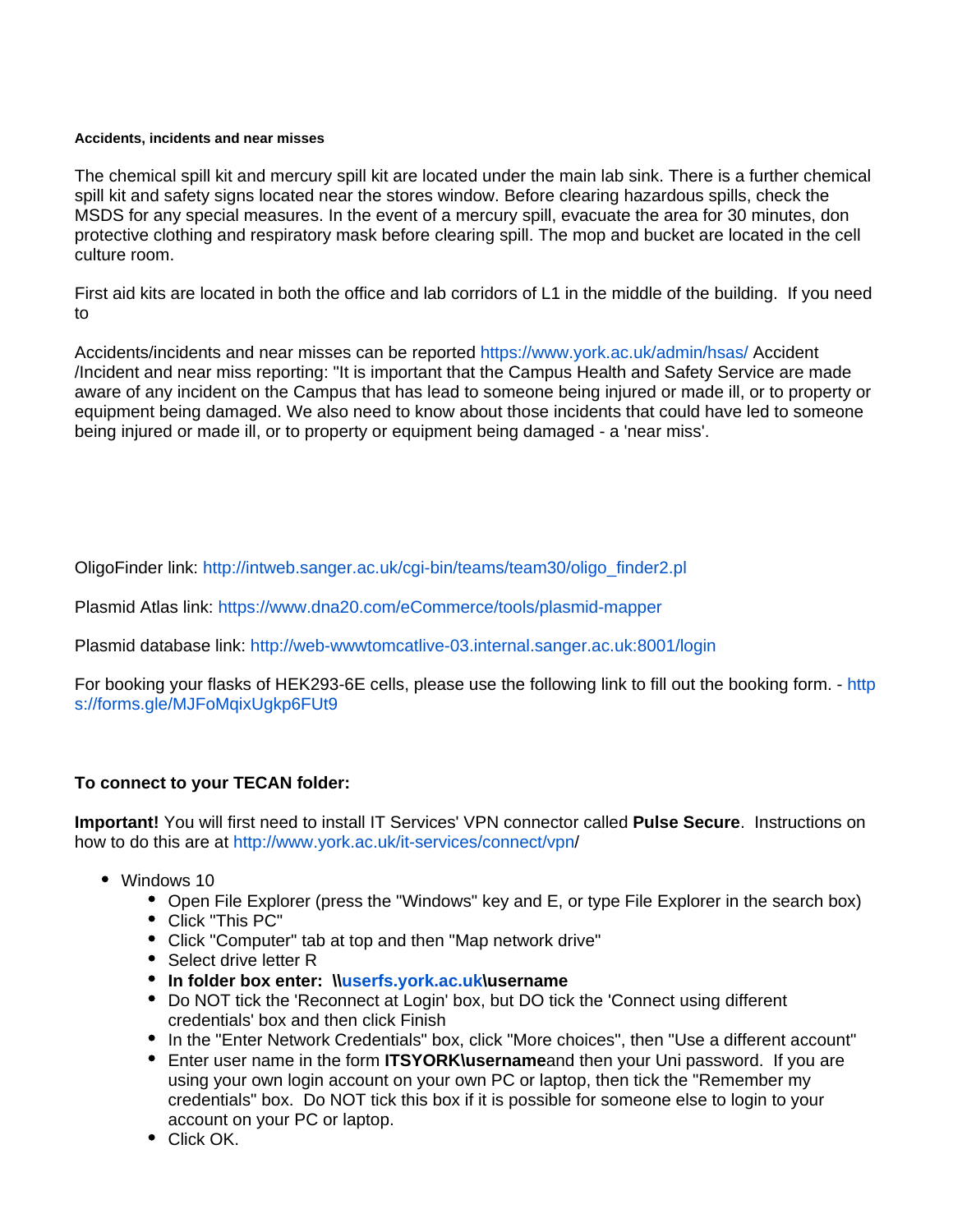# **TECHNOLOGY FACILITY**

To register here is how:

1. Go to this link and log-in with your standard university account [https://uk.ideaelan.com/secure/public](https://uk.ideaelan.com/secure/public/applogin.aspx) [/applogin.aspx](https://uk.ideaelan.com/secure/public/applogin.aspx)

2. Press the button to "register" and then follow the prompts for registering. Note that when answering the prompt of what PI/lab you are under, you should search "gjw515" as Gavin's name may not appear.

3. Once you're done registering, use the same link to make bookings for equipment throughout the Technology Facility (<https://uk.ideaelan.com/secure/public/applogin.aspx>). Under the "Instruments" tab you can tick the boxes next to pieces of equipment you want to view/book, then on the calendar click and drag to reserve a time on that piece of equipment. To finalize your booking you'll need to select a Work Order out of the drop-down list we set up of the lab's standard grants.

4. It's recommended that for your first booking you should email the facility head (for example, Peter O'Toole for cytometry) to schedule a training session. These are mostly for your own benefit, as unlike Sanger there's no further approval forms you need to do post-training.

# <span id="page-6-0"></span>**COMPETENCY TABLES**

# Last updated: 18/12/2019

The electronic version can be found in the Team 30 shared drive in the Health and Safety folder. Paper copies can be found in the lab training folder.

| <b>Technique</b>                        | <b>Perform</b>                                       | <b>Train</b>                       |
|-----------------------------------------|------------------------------------------------------|------------------------------------|
| AKTA express handling                   | Cecile, Delphine, Enrica, Francis,<br>Nicole, Sumana | Cecile, Enrica, Francis,<br>Nicole |
| <b>AKTA Pure handling</b>               | Cecile, Delphine, Francis, Nicole                    | Francis, Nicole                    |
| Avexis screen                           | Cecile, Enrica, Francis, Sumana                      | Cecile, Enrica, Francis,<br>Sumana |
| <b>BIAcore handling</b>                 | Cecile, Enrica, Francis, Nicole                      | Francis                            |
| Bioluminescence assay (plate<br>reader) | Francis, Delphine                                    | Francis                            |
| <b>Blood smears</b>                     | Francis, Delphine                                    | Delphine                           |
| Cellomics                               | Sumana                                               |                                    |
| cancer cell culture                     | Francis, Nicole, Sumana                              | Sumana                             |
| cancer cell screening                   | Francis, Sumana                                      | Sumana                             |
| Chemical deglycosylation of<br>proteins | <b>Francis</b>                                       | Francis                            |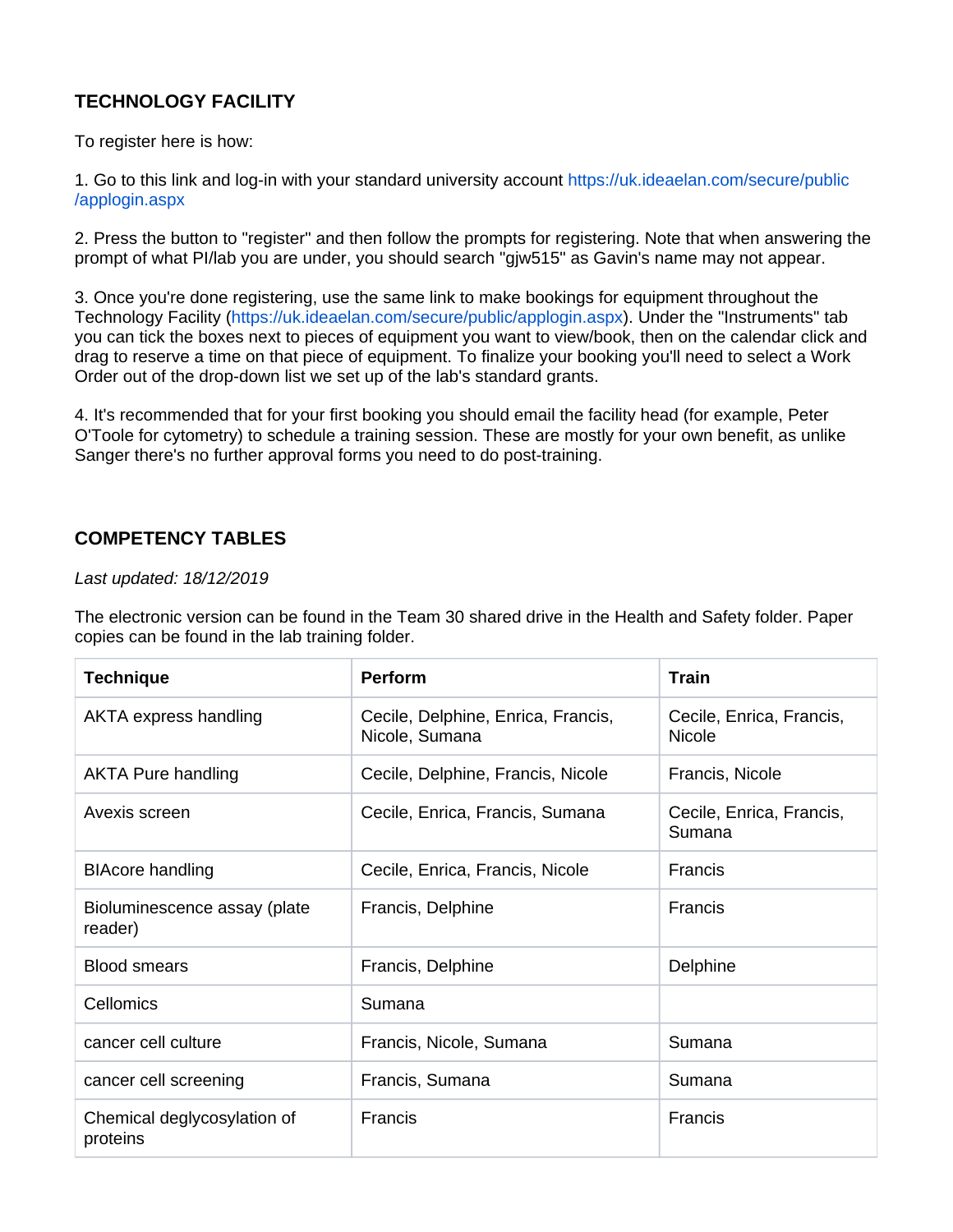| Culling mice schedule 1                                | Adam, Cecile, Enrica, Francis                              |                                            |
|--------------------------------------------------------|------------------------------------------------------------|--------------------------------------------|
| DNA gel electrophoresis (agarose<br>/EtBr)             | Adam, Cecile, Delphine, Enrica,<br>Francis, Nicole, Sumana | Cecile, Enrica, Francis,<br>Nicole, Sumana |
| DNA/plasmid prep                                       | Adam, Cecile, Delphine, Enrica,<br>Francis, Nicole, Sumana | Cecile, Enrica, Francis,<br>Nicole, Sumana |
| ELISA (BIO-proteins)                                   | Cecile, Delphine, Enrica, Francis,<br>Nicole, Sumana       | Cecile, Enrica, Francis,<br>Nicole, Sumana |
| Erythrocyte binding assay                              | Sumana                                                     | Sumana                                     |
| EZ-linked biotinylation                                | Cecile, Francis                                            | Cecile                                     |
| Flow cytometry                                         | Adam, Enrica, Francis, Nicole,<br>Sumana                   |                                            |
| Freezing/thawing cells                                 | Adam, Cecile, Delphine, Enrica,<br>Francis, Nicole, Sumana | Cecile, Enrica, Francis,<br>Nicole, Sumana |
| HEK293 (E, F, 6E) cell culture<br>(incl. transfection) | Cecile, Delphine, Enrica, Francis,<br>Nicole, Sumana       | Cecile, Enrica, Francis,<br>Nicole, Sumana |
| Hybridoma generation (fusion,<br>culture, screen)      | Cecile, Nicole                                             | Nicole                                     |
| I.P. injection mouse                                   | Cecile, Delphine, Enrica, Francis                          | $\overline{\phantom{a}}$                   |
| Immunofluorescence                                     | Delphine, Enrica, Francis, Sumana                          | Enrica                                     |
| Intracardiac puncture                                  | Delphine                                                   | $\overline{\phantom{a}}$                   |
| In vitro fertilisation (mouse)                         | Enrica                                                     | Enrica                                     |
| I.V. injection mouse                                   |                                                            |                                            |
| <b>IVIS</b>                                            | Delphine                                                   | Delphine                                   |
| Leishmania culture                                     |                                                            |                                            |
| Lentivirus production/<br>transduction                 | Adam, Sumana                                               | Sumana                                     |
| Magnetic beads purification                            | Adam, Delphine, Francis                                    |                                            |
| Mouse oocyte harvesting                                | Enrica                                                     | $\overline{\phantom{a}}$                   |
| Myeloma/hybridoma cell culture                         | Cecile, Nicole                                             | Nicole                                     |
| Parasite isolation from blood                          | Delphine                                                   |                                            |
| PCR/DNA digest/ligation                                | Adam, Cecile, Enrica, Francis,<br>Nicole, Sumana           | Cecile, Enrica, Francis,<br>Nicole, Sumana |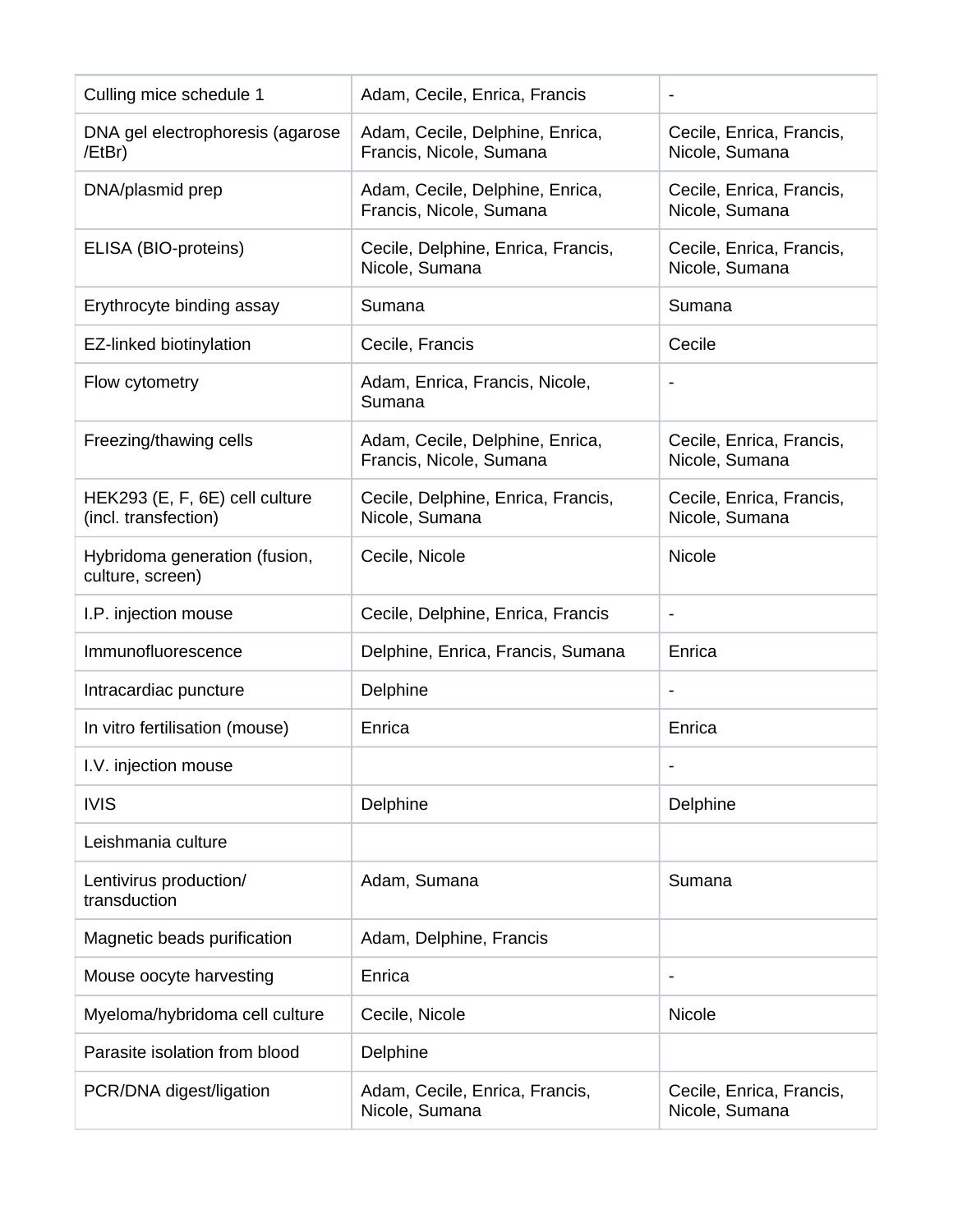| Percutaneous infection (mouse)                    | Cecile                                                     |                                            |
|---------------------------------------------------|------------------------------------------------------------|--------------------------------------------|
| Plasmid transformation of<br>competent E. coli    | Adam, Cecile, Delphine, Enrica,<br>Francis, Nicole, Sumana | Cecile, Enrica, Francis,<br>Nicole, Sumana |
| Prey normalisation (beta<br>lactamase)            | Cecile, Enrica, Francis, Nicole,<br>Sumana                 | Cecile, Enrica, Francis,<br>Nicole, Sumana |
| Protein concentration<br>quantification           | Cecile, Delphine, Enrica, Francis,<br>Nicole, Sumana       | Cecile, Enrica, Francis,<br>Nicole, Sumana |
| Protein dialysis/concentration                    | Cecile, Delphine, Enrica, Francis,<br>Nicole, Sumana       | Cecile, Enrica, Francis,<br>Nicole, Sumana |
| Protein microarray (96-well/slides)               | Nicole                                                     |                                            |
| Protein press                                     | Nicole                                                     | <b>Nicole</b>                              |
| qRT-PCR                                           | Enrica, Francis                                            | Enrica                                     |
| RNA and cDNA prep                                 | Cecile, Enrica, Francis, Nicole,<br>Sumana                 | Cecile, Enrica, Nicole                     |
| <b>SDS-PAGE</b>                                   | Adam, Cecile, Delphine, Enrica,<br>Francis, Nicole, Sumana | Cecile, Enrica, Francis,<br>Nicole, Sumana |
| Coomassie                                         | Cecile, Delphine, Enrica, Francis,<br>Nicole, Sumana       | Cecile, Enrica, Francis,<br>Nicole, Sumana |
| subcutaneous injection mouse                      |                                                            | $\blacksquare$                             |
| SYPRO Orange staining, Azure<br>(Typhoon scanner) | Cecile, Francis, Nicole                                    | Cecile, Nicole                             |
| (Transfectoma culture)                            | Cecile                                                     | Cecile                                     |
| Western blot                                      | Adam, Cecile, Delphine, Enrica,<br>Francis, Nicole, Sumana | Cecile, Enrica, Francis,<br>Nicole, Sumana |

# <span id="page-8-0"></span>**VECTORS AT GENEART AND TWIST**

# Last updated: 16/09/2015

| Twist ref:      | <b>Geneart ref:</b> | Our ref:                                 | <b>Database</b><br>ref: |
|-----------------|---------------------|------------------------------------------|-------------------------|
| N/A             | vector1 C819        | Mero-bio (no insert)                     | V                       |
| N/A             | C820                | type II signalpeptide-bio-linker-Cd4     | V                       |
| v1 SP-HLBio-Cd4 | p1943_E668          | type II signalpeptide-his-linker-bio-Cd4 | V75                     |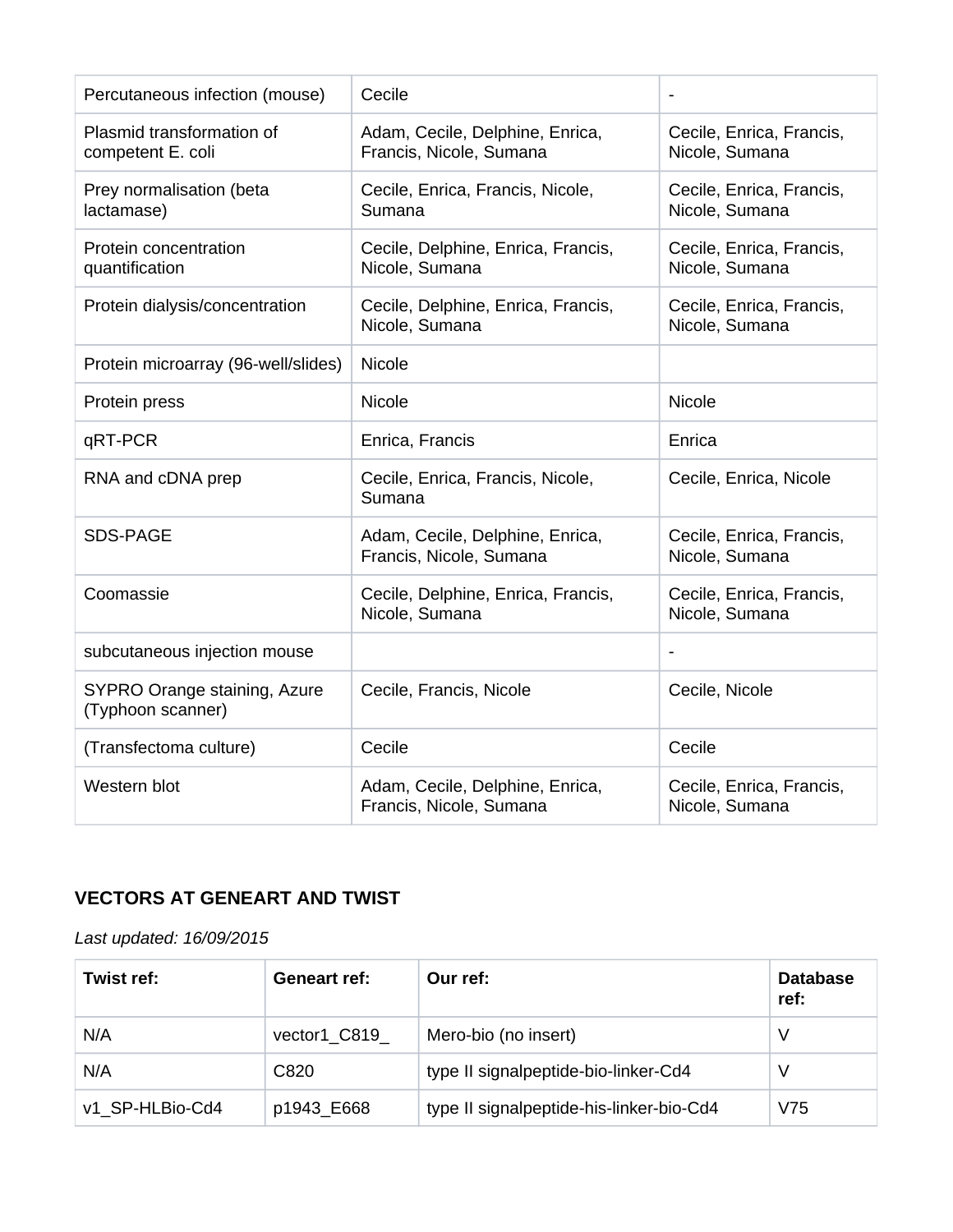| N/A                             | C821                | Cd4-COMP-beta-lac*                               | V   |
|---------------------------------|---------------------|--------------------------------------------------|-----|
| v2 Cd4-BioLH                    | p0821_D725          | rat CD200 - Cd4- bio-linker-his                  | V64 |
| v4 mero-Cd4-<br><b>COMPBLFH</b> | V087 MTRAP M<br>770 | Mero (MTRAP) - Cd4-COMP-beta-lac-<br>3xFLAG-His* | V87 |
| v3 mero-Cd4-BioLH               | 1078                | Mero (RH1) Cd4-bio-Linker-his*                   | V74 |
| v6 mero-BioLH                   | P3054 Q942          | Mero (RH5-N-term)-bio-Linker-his* (no Cd4)       | - V |
| v5 Cd4-COMPBLFH                 | N/A                 | - Cd4-COMP-beta-lac-3xFLAG-His*                  | V   |

# <span id="page-9-0"></span>**L1 Induction and Rules**

# Updated 11th September 2021

# **New Staff/Student Induction for 2021/22**

#### <span id="page-9-1"></span>**General Points**

To keep the lab running smoothly, we have a standard operating procedure for all communal equipment and areas. Keep these areas tidy by cleaning up afterward and putting things back in the same place and condition as you found them.

**If you are unsure about anything, ASK. It is always better to check before you do it.** 

**New technicians, UG and PG students, and post-docs should be given a tour of the wet lab area by one of the current L1 technicians or the L1 Safety Officer BEFORE starting lab work.** 

**ALWAYS wear a lab coat in the wet lab area.** 

**Mobile phones should NOT be used in the wet lab area. Always set your mobile to silent mode in L1 write-up areas.** 

**The use of headphones in the lab is strongly discouraged.** 

**NO lab coats or gloves should be worn outside the wet lab area, unless you are transporting something that requires you to wear these items. DO NOT open doors outside the wet lab area with a gloved hand.** 

**UNDERGRADUATE STUDENTS ONLY: All bags and backpacks must be stored in the lockers located on the landing outside the entrance to L1 corridor. Coat hooks are available in the write-up areas for jackets, etc.** 

#### <span id="page-9-2"></span>**Use of Communal Equipment / Areas**

Lab Consumables (gloves, tissues, pipette tips, blue roll, etc.)

If a consumable item is running out, please write it on the whiteboard for ordering. • Communal items are currently stored in room L146.

Microwaves and Heating Blocks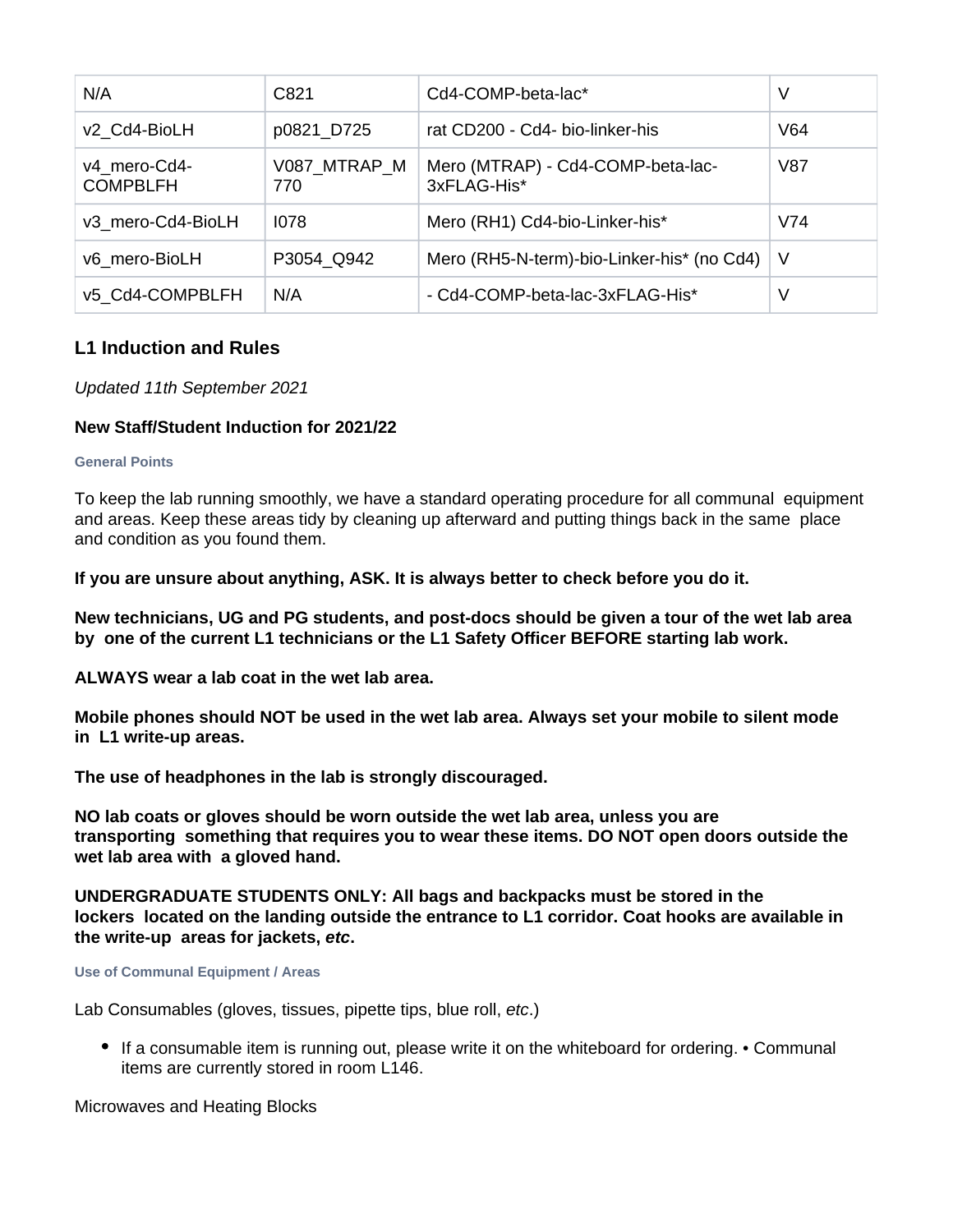- DO NOT heat solutions in closed or partially closed vessels. If you do, a dangerous pressurised vessel will be established which will eventually explode. Use an open vessel that will allow the pressure to escape.
- Any spillages in the microwave/heating block must be cleaned up even if the substance is not hazardous.

Centrifuges (Beckman L7 Ultra and Optima TL Ultra, Sorvall and Sigma)

- New members of staff must receive departmental training (email: biol-infrastructure [group@york.ac.](mailto:group@york.ac.uk) [uk\)](mailto:group@york.ac.uk) before using the Beckman L7 Ultra, Beckman Optima TL (in room L131), and Sorvall centrifuges for the first time. Undergraduate students must be supervised at all times by a trained member of staff when using these centrifuges.
- Sorvall (Lynx 6000) high-speed centrifuges and the Beckman ultra-centrifuge must be booked online before use. Please also book the rotor you plan to use.

(<https://www.york.ac.uk/biology/intranet/operational-support/centrifuges/> then click on "Online Booking System" at top right of web page) The details of your centrifuge run(s) and a valid workorder code must be recorded in the logbook (next to centrifuges). Do not take someone else's booking without their permission. Any machine found to be running, but not booked, could be switched off.

The booking information on the web should be completed as follows:

Always give a contact phone number and your name – your email is

automatically recorded.

- In the description box record the number of runs to be carried out and any hazard.
- Your PI or group name should be given instead of grant code.
- You must receive training from Dr. Christoph Baumann ([christoph.baumann@york.ac.uk](mailto:christoph.baumann@york.ac.uk)) before using the bench-top Sigma centrifuge for the first time. You must enter a code to use the Sigma centrifuge.
- The bench-top Sigma centrifuge must be booked before use. Do not take someone else's booking without their permission. DO NOT overfill Falcon™ tubes when using this centrifuge (max. of 10 ml in 15 ml tube, max. of 35 ml in 50 ml tube).
- Tubes MUST be accurately balanced by weight to within 50 mg (not by eye) and tube type, *i.e.* a Centricon™ must be balanced with another Centricon™ and not a Falcon™ tube.
- When a centrifuge is switched **on**, the lid must be **closed** to allow cooling. Before starting each run, make sure the rotor lid is screwed onto the rotor. This holds the rotor in place during the run.
- When finished, check the rotor for spills, switch off the centrifuge and leave the lid open. Remove the rotor from the Sorvall centrifuges when finished. Leave the rotor in the Sigma centrifuge when finished.
- If any spillages occur, clean both the rotor and the inside of the centrifuge, and decontaminate if necessary. Only use 1% (v/v) Neutracon detergent for washing the rotors. Afterward rinse rotor with plenty of water, then oil with slushing oil (see Dr. Christoph Baumann for oiling instructions).

#### <span id="page-10-0"></span>Gel-Doc

- Always wear gloves when touching any part of the gel-doc system, including the PC. This avoids personal contamination by ethidium bromide (even when your gel does not contain it).
- Take care when changing between the trans-illuminator and the white-light box. The white-light box must be placed vertically at the back of the light-proof cabinet using the clips provided for it. New users must receive training from an experienced user before using the gel-doc system unsupervised.
- When moving the trans-illuminator box back and forth, please ensure that the cable connected to the white-light box is not caught in the tracks.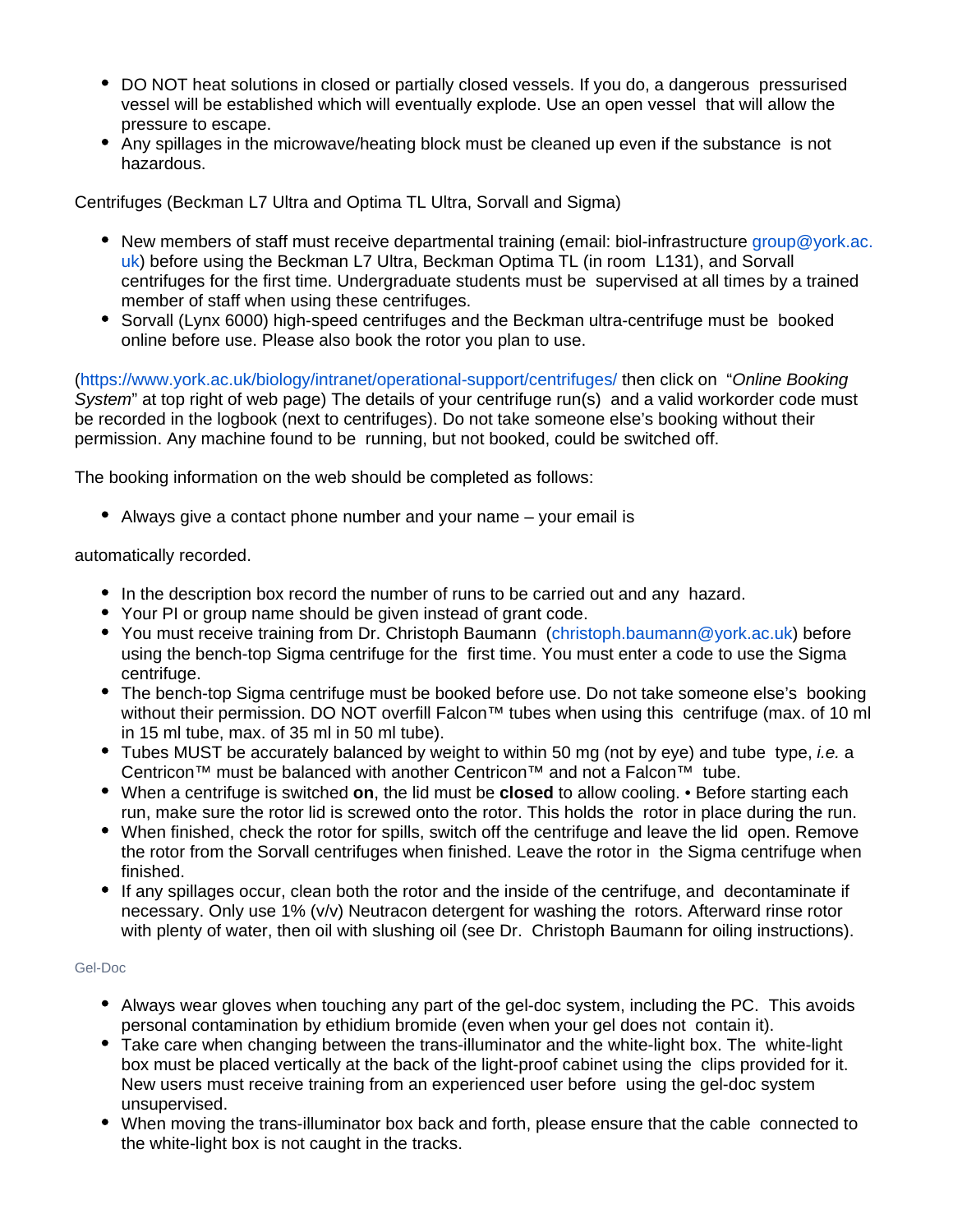- DO NOT pour liquid directly onto the trans-illuminator or white-light box. Ethanol and water bottles, and tissues are placed in the gel room to clean the light-boxes after use. If these run out while you are using them, or are running low, please fill them up. Do not leave empty bottles or boxes in gel-doc room.
- Once you have taken your photo, leave the computer on with the Gene Snap programme open. Please close your image window when finished. You do not need to switch off the computer or geldoc system.
- Extra printer film is available in the drawer under the PC. When you use the second to last roll of film, please write it on the whiteboard for ordering.
- Make sure you back-up your data as this is NOT done automatically.

#### <span id="page-11-0"></span>Chemicals Room

- Chemicals must be put back in the correct place (alphabetical order) on the shelves or in the cupboard after use. No chemicals should be stored on the benches as there is plenty of room on the shelves.
- Any spillages must be cleaned up even if the substance is not hazardous. This involves cleaning the area around the balance as well as the top of the balance.
- Water bottles must be filled up with ultra-pure deionised water, not left empty or nearly empty. Do not replace empty bottles with a full one from the main lab.
- Tissue boxes must not be left empty. Replace with a new box.
- Do not leave empty chemical containers in the Chemicals Room or fume hoods. Wash them out with plenty of water (if not hazardous), remove hazard labels and dispose of the container in the appropriate bin (red glass recycling bin or recycling bin for plastics).
- Empty glass Winchester bottles should be washed out with plenty of water and saved for disposal of liquid chemical waste. Clean, empty Winchester bottles can be stored in the Chemicals Room on the floor under the bench to left of the fume cupboard and used as needed for the disposal of liquid chemical waste.
- Empty plastic 2.5 liter solvent bottles should be washed out with plenty of water, labelled with a recycling label (in top drawer beneath balances in Chemicals Room), and returned to Biology Stores for recycling (see below). Do not leave empty bottles in the fume hood.
- If a chemical is running out, check in the chemical cupboard for another. If there is none left then write it on the whiteboard for ordering (communal items only).
- Switch off the balances and pH meter after use. The pH probe should always be stored in 3 M KCl when not in use – make sure the end of the pH probe is covered by solution. • NEVER use an open flame in any of the fumehoods!

#### <span id="page-11-1"></span>Gel Room

- If possible, all groups should use SYBR Safe DNA gel stain (Invitrogen) for their work as an alternative to ethidium bromide. Wear gloves when handling SYBR Safe as the gel electrophoresis equipment may be contaminated with ethidium bromide.
- If using ethidium bromide for agarose gels please take care as it is carcinogenic and mutagenic. Work in the designated area only (on the mat) on the bench.
- Agarose gels and any other items, e.g. gloves and tips, contaminated with SYBR Safe or ethidium bromide can be disposed of in a yellow non-hazardous identifiable lab waste bag.
- Wash out your gel equipment in the sink and leave to dry on the side where the agarose gels are prepared, not next to the sink where the PAGE equipment is stored.

#### <span id="page-11-2"></span>Constant Temperature (CT) Rooms

• ALWAYS log your use of all warm room shakers. There are forms for this purpose in the CT rooms.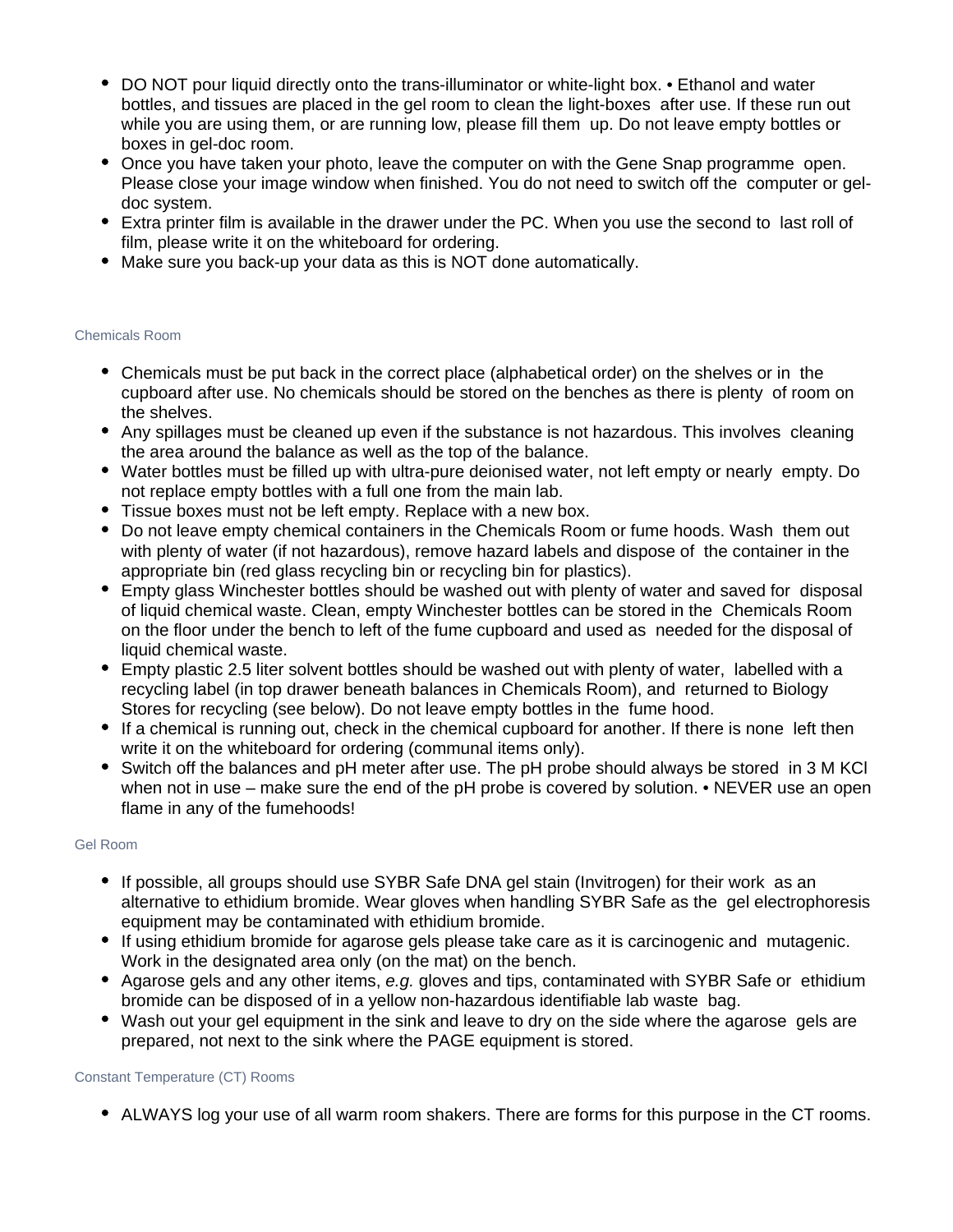- Book the shaker for 2.5 liter flasks in advance using the diary in the warm room. Do not leave things in the rooms unlabelled or for long periods of time without booking it. Things left in this manner will be autoclaved and discarded.
- Do not store items on the benches in the cold room for extended periods of time. All items should be labelled with your name and date. Bench-top areas are reserved for conducting experiments or protein purifications.
- Please check that the door of the 37C room closes completely as it has a tendency to wedge itself open.
- Never open your liquid cultures in the warm room to remove samples as this risks a phage contamination.

#### <span id="page-12-0"></span>Laminar Flow Hood

- Please use the laminar flow hood (room L131) for handling sterile materials whenever possible to reduce the use of expensive gas canisters.
- Agar plates streaked with bacterial culture should NOT be dried in the hood. The hood should remain a sterile environment – no bacterial cultures!
- Label all freshly poured sterile plates before leaving them in the hood to cool and dry. The inside of the laminar flow hood should be wiped with 70% (v/v) ethanol before and after use.

#### <span id="page-12-1"></span>Class II Microbial Safety Cabinet

- This cabinet (room L131) can be used to handle Category 2 micro-organism(s), but you must consult with your PI and an experienced user before using it. A Biological Agents Risk Assessment for handling the micro-organism(s) must be completed and approved by the Departmental Safety Officer (Dr. David Nelson) before using the cabinet.
- The cabinet should be booked in advance using the hard-copy diary located on the left hand bench in room L131.
- The inside of the cabinet should be wiped with  $70\%$  ( $v/v$ ) ethanol before and after use. When finished with your work all items should be removed from inside the cabinet.

#### <span id="page-12-2"></span>**Waste Disposal**

ALL LAB CONSUMABLE WASTE AND GENERAL WASTE MUST BE DISPOSED OF in either a clear autoclave bag, a `tiger´ bag, or a black `general waste´ bag (by hand wash sinks only) depending on its level/type of contamination (see below). Some decontaminated, plastic lab consumables can be recycled – see below for more information on the L1 Green Impact recycling scheme.

RESIDUAL CHEMICAL MATERIAL is defined as a non-hazardous concentration. Information on Chemical Waste Threshold Levels can be found on a poster in the L1 Chemicals Room.

DRY ICE SHOULD NOT BE POURED INTO THE LAB SINKS. Unwanted clean dry ice should be placed in the blue insulated box located in room L131 so it can be used by other groups. Dry ice contaminated with organic solvent should be left to sublimate in the fume hood.

#### <span id="page-12-3"></span>Lab consumables

Heavy-duty `tiger´ bin bags (`Non-Hazardous Identifiable Lab Waste´)

o `Tiger´ bags should be used for non-hazardous identifiable lab waste, which does not require incineration or autoclaving. Black bins containing these bags must be labelled `Non-Hazardous Identifiable Lab Waste Only´ (labels are available from Biology Stores) – wire racks should not be used to hold `tiger´ bags. **We pay a significant disposal charge for every 'tiger' bag**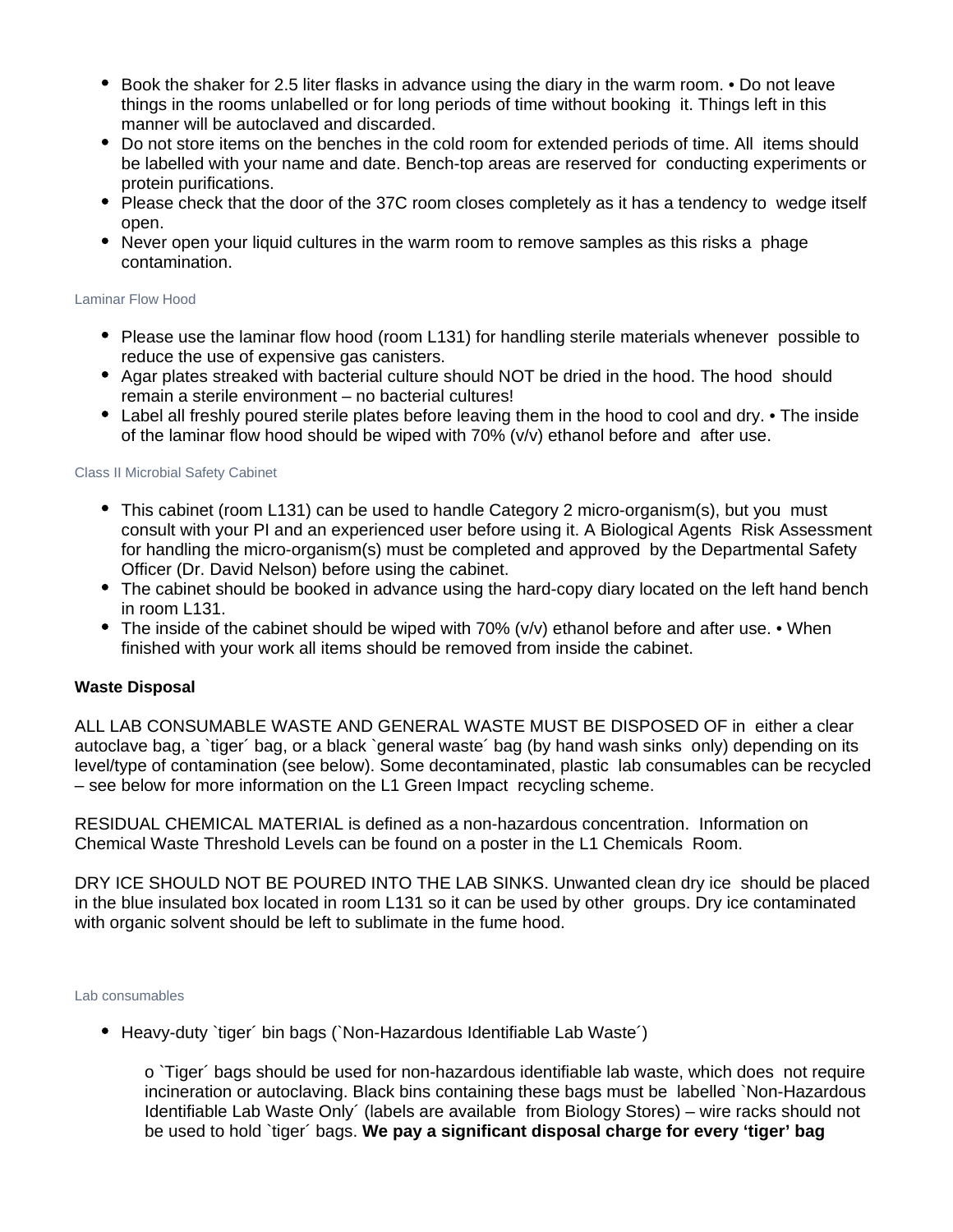**removed from the Department – therefore, these bags should only be used for nonhazardous identifiable lab waste that cannot be recycled or disposed of in a black `gener al waste´ bag. L1 has implemented a recycling scheme for some commonly used, plastic lab consumables, e.g. serological pipettes, 15 ml and 50 ml screw-cap tubes, micro-well polystyrene plates, polystyrene tubes, and syringes.**

### **Please see Reyme Herman (in Thomas group) for more information about our lab plasticware recycling scheme.**

o Significant volumes of non-hazardous liquids must NOT be place in the `tiger´ bags. Only residual liquid contamination of waste is allowed. For this reason, all non-hazardous liquids must be poured down the sink before putting a tube/container in the `tiger' bag.

o Items contaminated with biological (human/animal tissue or fluids) or microbiological/GM agents must NOT be disposed of via these 'tiger' bags.

o Individual groups are responsible for closing and removing full bags in their lab areas (see next bullet point). The individual group responsible for the weekly L1 Glassware Rota will remove full bags in communal lab areas, i.e. Chemicals Room, Gel-Doc Room and Gel Electrophoresis Room.

o L1 lab staff are responsible for closing full `tiger´ bags (3/4 full or < 10 kg) with cable ties (Biology Stores code SHE6000), labelling with laboratory ID details (*i.e.* `L1 Communal') and placing them near to the ice machine for collection by the cleaning staff. A supply of the heavy-duty `tiger´ bin bags, ID labels and cable ties can be found in the Chemicals Room.

o Uncontaminated pipette tips, or those contaminated with residual chemicals, must be placed in a `tiger´ bin bag. NOTE: It is recommended that pipette tips are collected in disposable plastic jars (available from Biology Stores) before disposal in a `tiger´ bin bag when full.

o Uncontaminated pipettes, or those contaminated with residual chemicals must be placed in Bio-Bin `pipette bins´ to avoid puncturing or splitting `tiger´ bags. Once a Bio-Bin is full, it should be sealed and placed into a `tiger´ bag for disposal. Individual groups should purchase Bio-Bin pipette bins from Biology Stores.

o Empty plastic chemical containers can be put in `tiger´ bin bags (**or washed and recycled, see below**).

o Weigh boats, micro-titre plates, centrifuge tubes, empty FPLC fraction collection tubes, disposable plastic flasks, petri dishes (no agar or bacterial contamination) and buffer filtration devices can be placed in `tiger´ bin bags if they are NOT contaminated with biological/microbiological agents, or they only contain residual chemical material.

o All lab tissue and blue roll contaminated with residual chemical material can be placed in a `tiger´ bin bag.

o Uncontaminated gloves or gloves contaminated with residual chemicals should be placed in the `tiger´ bin bag.

o Polymerised acrylamide gels can be disposed of in these bags.

o Empty gas canisters should be placed in the box near the ice machine for recycling.

• Large yellow bins (`Clinical Waste´ for incineration)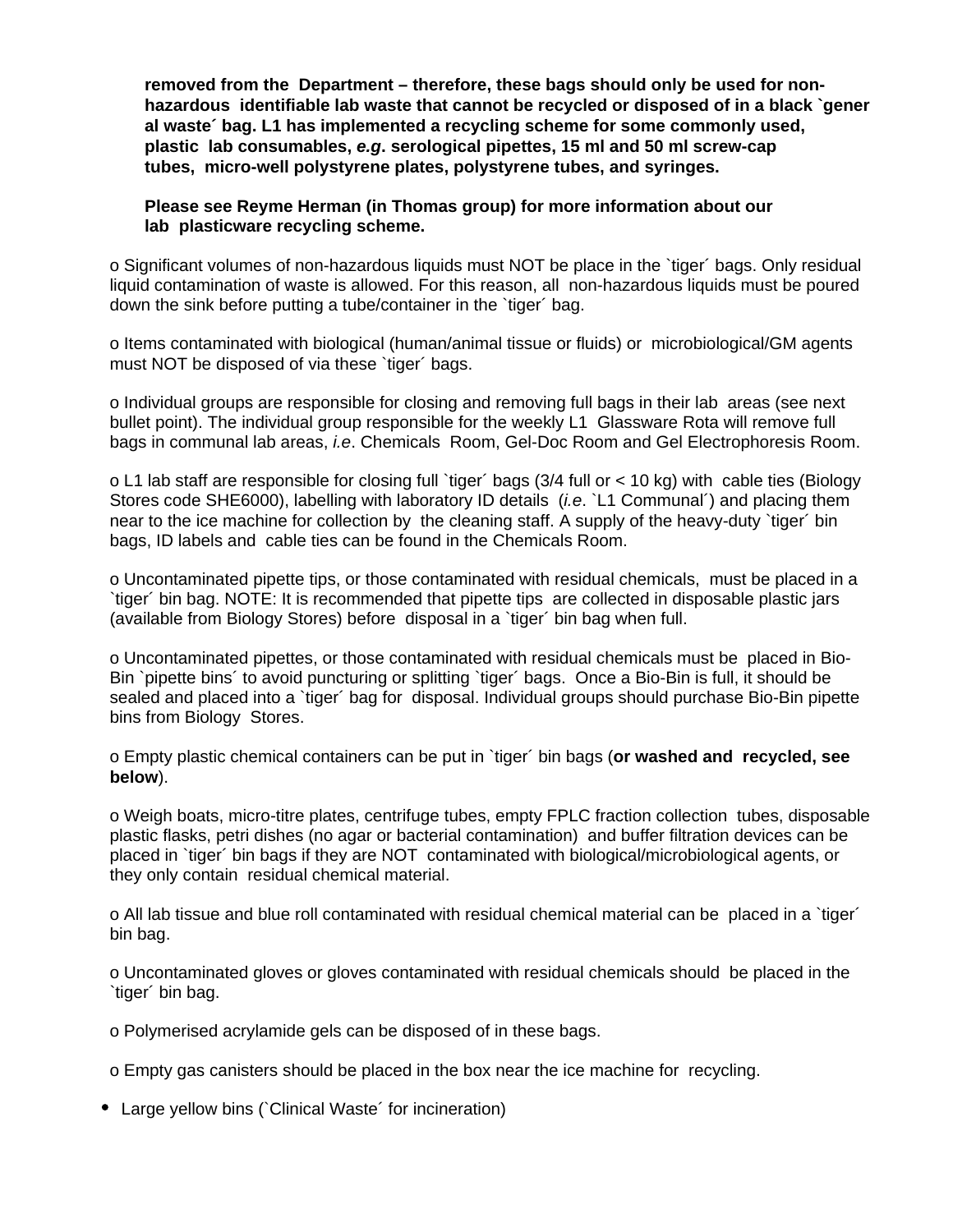o Lab waste (tissue, blue roll, tubes, gloves, pipettes, pipette tips, plasticware, etc.) contaminated with hazardous concentrations of any chemical should be placed in large yellow bins. Information on Chemical Waste Threshold Levels can be found on a poster in the L1 Chemicals Room.

o These large yellow bins can be purchased from Biology Stores by individual groups.

• Small yellow `sharps´ bins

o All `sharps´ waste, glass vials, NMR tubes, glass ampoules and glass Pasteur pipettes should be disposed of in these bins, NOT the red glass recycling bin (see below).

o The `sharps´ bin must NOT be filled above the designated level. If the bin is full, seal the container and replace with a new one. A communal supply of new `sharps´ bins are stored in room L136 (under the sink). These small yellow bins can be purchased from Biology Stores.

o Glass crimp-top HPLC vials must be disposed of in these bins, NOT the red glass recycling bin (see below).

• Incineration `Anatomical Waste' bag

o This type of waste disposal bag is not in use on L1 corridor. Please see the L1 Safety Officer if you need to start using these bags.

#### <span id="page-14-0"></span>**Bacterial**

# **Liquid waste**

o Decontaminate with Virkon™ (final concentration =  $1\%$  w/v) for 1 hour (or alternatively use Presept ). Chloros can only be used on glass containers.

# **Solid waste**

o Place in a clear autoclave bag and send for autoclaving (see guidelines below). o Where an autoclave bin (rather than a wire rack) is used it should be labelled 'Autoclave Waste Only' (labels available from Biology Stores).

o Pipettes contaminated with bacterial culture should be placed in a small autoclave waste bag. They should not be mixed with other solid waste in a large autoclave bag as there is a risk of puncturing the bag.

#### <span id="page-14-1"></span>**Chemical**

- Most chemicals can be washed down the sink with plenty of water. Those that cannot be washed down the sink must be placed in a clearly labelled GLASS waste bottle and taken to Biology Stores for disposal.
- Clean, empty Winchester bottles can be found in the Chemicals Room on the floor under the bench to left of the fume cupboard, or obtained from Biology Stores.

#### <span id="page-14-2"></span>**Glass**

Wash out glass chemical bottles thoroughly with water, remove hazard labels and plastic closures, and place in the red glass recycling bin (in room L138).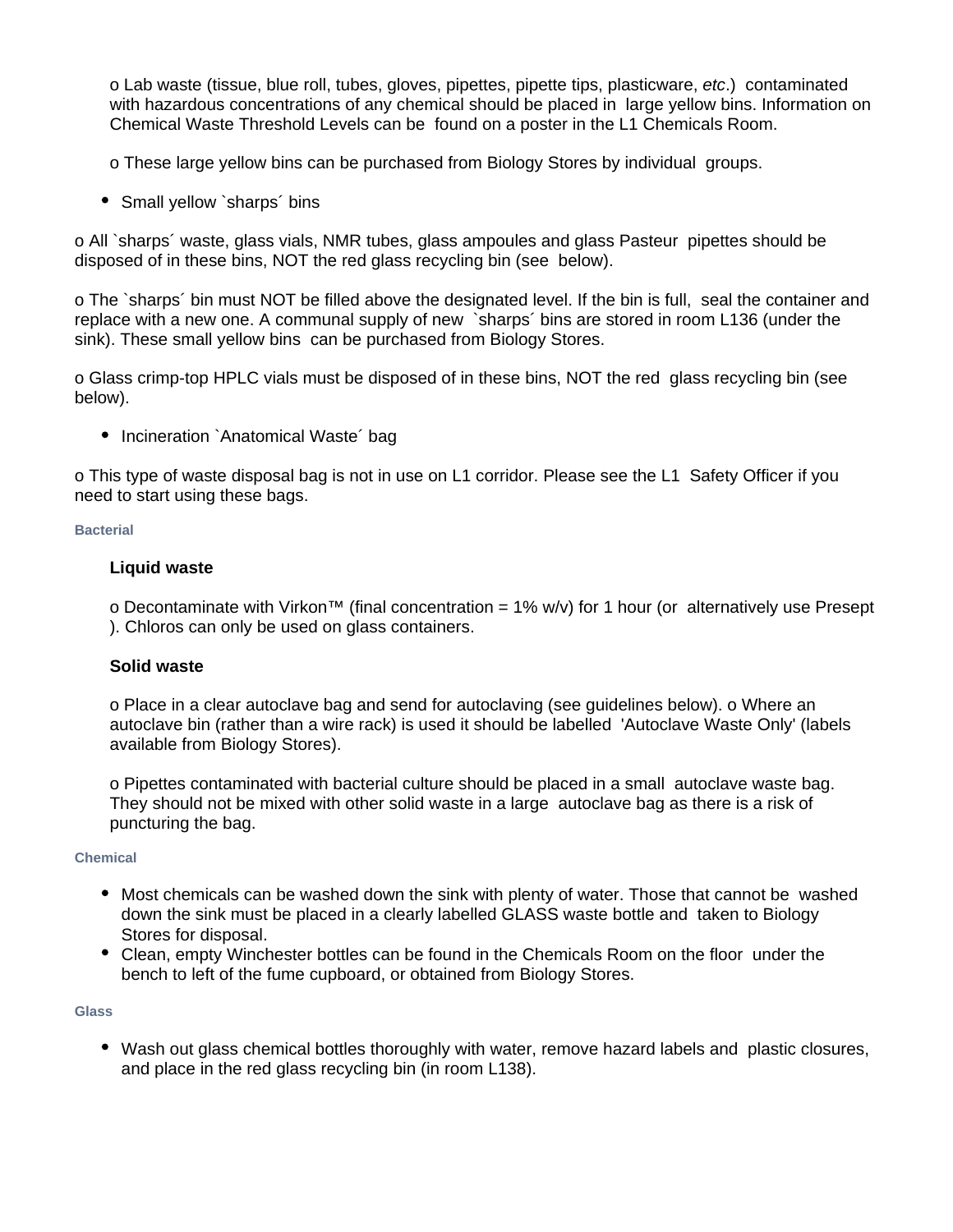- $\bullet$ Empty glass Winchester bottles should be washed out with plenty of water and saved for disposal of liquid chemical waste. Clean, empty Winchester bottles can be stored in the Chemicals Room (room L138) on the floor under the bench to left of the fume cupboard and taken as needed for the disposal of liquid chemical waste.
- Make sure you remove all hazard labels from the glass waste before placing it in the red glass recycling bin or taking it to Biology Stores.
- Small glass pipettes in the gel room must be discarded in the yellow `sharps´ waste bin, NOT the red glass recycling bin.
- All glass microscope slides and cover slips must be discarded in a yellow `sharps´ waste bin, NOT the red glass recycling bin.
- All glass crimp-top HPLC vials must be disposed of in a yellow `sharps´ waste bin, NOT the red glass recycling bin.
- DO NOT dispose of fluorescent bulbs, tungsten bulbs or mercury lamps in the red glass recycling bin. These should be taken directly to Biology Stores for disposal – mercury lamps will be sent to Chemistry for disposal.

#### <span id="page-15-0"></span>**Plastic**

Do not leave empty plastic chemical containers in the Chemicals Room or fume hoods. Wash them out with plenty of water (if not hazardous), remove/cross out hazard labels and dispose of the container in the appropriate bin (lab recycling bin or `tiger´ bag). **Everyone should recycle plastic packaging and containers where possible.** • Empty plastic 2.5 liter solvent bottles should be washed out with plenty of water, a recycling label affixed on top of solvent label without covering up the solvent name, and returned to Biology Stores for recycling. Recycling labels are stored in the drawer beneath the balances in Chemicals Room. Do not leave empty bottles in the fume hood.

#### <span id="page-15-1"></span>**Paper and Cardboard**

- Paper packaging can be placed in the lab recycling bins.
- Flatten out cardboard boxes/tubes and place in the cardboard recycling bin near to the ice machine.

#### <span id="page-15-2"></span>**Glassware**

All research groups on L1 share communal glassware. This glassware is stored in labelled cabinets along the windows. When you finish using a piece of glassware, you should wash it with soapy water, rinse well with tap water followed by deionised water (green tap), then place it in the communal drying oven. Glassware should not be left to dry next to the sinks as this poses a safety hazard. All lab glassware breakage should be recorded on the sheet posted near the whiteboard.

#### <span id="page-15-3"></span>**Autoclaving: Microbial Waste Disposal and Media Sterilisation**

All research groups are responsible for their own autoclaving. You should discuss the local rules for autoclaving items with your PI. The following notes are for guidance only.

Routines for safe disposal of waste

- All waste must be double-bagged, and the outer bag taped and labelled with PI's surname and floor number (L1).
- Autoclave bags MUST NOT be overfilled half full is ideal. They must fit into the autoclave buckets allowing steam penetration of the contents.
- `Sharps' (including syringe needles and razor blades) MUST NOT be put into autoclave bags.
- Empty gas canisters should NOT be placed in autoclave bags.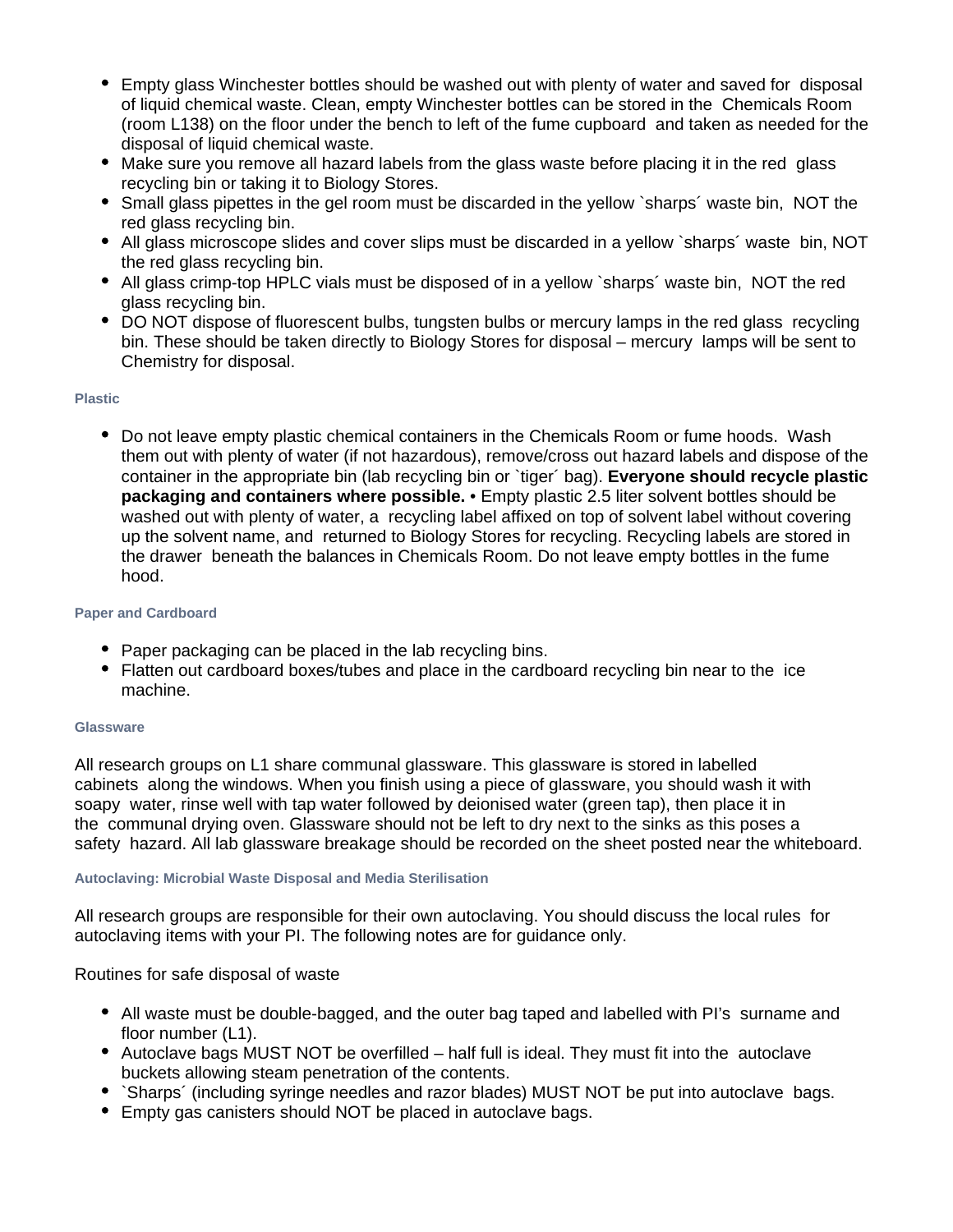- Chemicals that vaporise, *i.e.* those handled in a fume cupboard, must not be put into autoclave bags.
- Puncturing of bags by plastic pipettes or cocktail sticks will be recorded as an incident. Cocktail sticks should be put into a plastic tube or wrapped in paper.
- Prior notification is required for the handling and autoclaving of blood and tissue products.

### <span id="page-16-0"></span>**Waste Disposal and Lab cleaning duties**

[Memory Aid for Lab Waste Streams](https://docs.google.com/document/d/12A1F5PCYDdD7FY3tPnhY5iJ8mJ4L2M_B/edit?usp=sharing&ouid=116435750630796596851&rtpof=true&sd=true)

[Friday Bins and L1 communal tasks](https://docs.google.com/document/d/1XkrQO-npDTNeHRrkKL5RYKlCigEoSX8o/edit?usp=sharing&ouid=116435750630796596851&rtpof=true&sd=true)

[Rota Google Calendar \(TC flasks, Bins, L1 tasks\)](https://calendar.google.com/calendar/u/0?cid=Y19kMnZqNDJrMTJyM2xrZjloZTBpdDY4azljY0Bncm91cC5jYWxlbmRhci5nb29nbGUuY29t)

### [TC Room and Flask cleaning](https://docs.google.com/document/d/1M2Lf7rmY4F9Czlp1tZLU3viWWZeE9cnS3D5x-TBw8KQ/edit?usp=sharing)

### **Biology Stores Counter Opening Times - Monday to Friday - 9:30 - 12:30 & 13:30 - 15:00**

**Autoclave Facility - Monday to Friday - Items brought by 10.30 can be picked up on the same day, items brought by 1.30 will be ready the next day \*See TC room and flask cleaning for TC flask instructions** 

### <span id="page-16-1"></span>**Sterilisation of clean media, plasticware and glass items**

- Media must be contained in suitably sized glass or plastic container. Contents should not exceed 2/3 of full volume to prevent spillage. Use the following guidelines when filling containers with media /agar:
	- o 100 ml bottle (max. volume =  $60$  ml)
	- o 500 ml bottle (max. volume = 300 ml)
	- o 1 liter bottle (max. volume = 650 ml)
	- o 500 ml conical flask (max. volume = 250 ml)
	- o 1 liter conical flask (max. volume = 600 ml)
- Tops of bottles should be "cracked" open to allow for expansion.
- Media containers and tip boxes must be labelled with group initials and floor number, and sealed with a small piece of autoclave tape.
- Autoclave runs for sterilisation of media, glass and plasticware are scheduled at the following times each work day (subject to change): 10:30 and 13:30 (items available for collection the next work day).
- If you have a large number of items for autoclaving,  $e.g. 6 \times 500$  ml conical flasks, please let the Autoclaving and Glass washing (A&G) Staff know (email: biol [infrastructure-group@york.ac.uk](mailto:infrastructure-group@york.ac.uk)) one day in advance.

#### <span id="page-16-2"></span>**Lone Working in the Research Labs**

If a postgraduate research student or post-doc is working outside normal working hours in the laboratory, **all work must be inherently low risk**. A formal risk assessment is required for higher risk lone working activities. Guidance on lone working in the laboratory can be found on the departmental website: [http://w](http://www.york.ac.uk/biology/intranet/health-safety/lone-working/) [ww.york.ac.uk/biology/intranet/health-safety/lone-working/](http://www.york.ac.uk/biology/intranet/health-safety/lone-working/) (excerpts from website below)